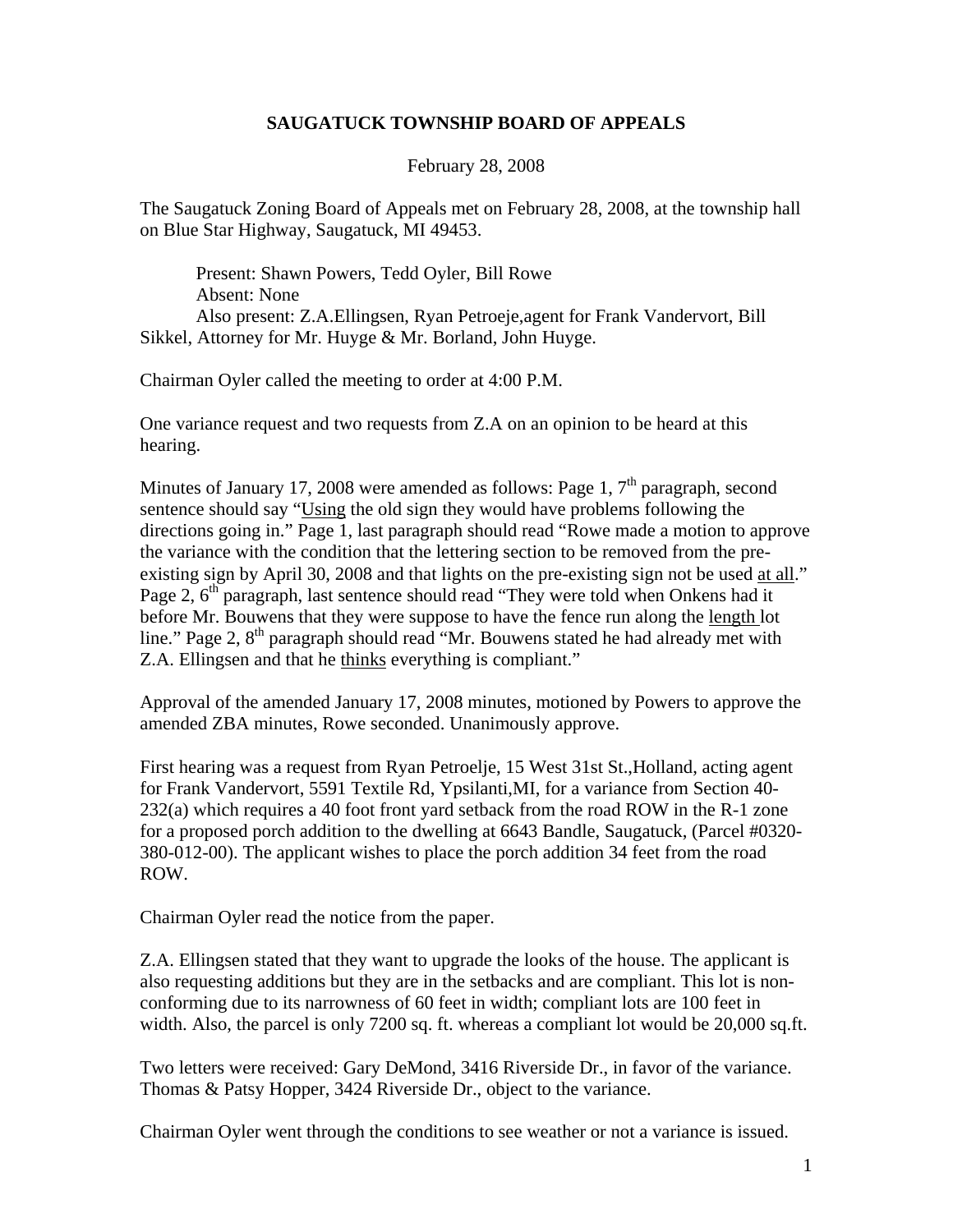- 1) Can the land be reasonably built or used in conformance with the Ordinance? Oyler-No, Rowe-No, Powers-No.
- 2) Was the hardship self-imposed? Oyler-No, Rowe-No, Powers-No.
- 3) Do unique circumstances exist for this parcel? Oyler-Yes, Rowe-Yes, Powers-Yes.
- 4) Would a variance alter the character of the neighborhood? Oyler-No, Rowe-No, Powers-No.
- 5) Do unique or exceptional extraordinary conditions apply to this property that generally do not apply to other properties in the same zoning district? Oyler-Yes, Rowe-Yes, Powers-Yes.

Powers made a motion to approve the variance. Rowe seconded. Carried Unanimously.

Second request from Z.A. Ellingsen asking the ZBA if Mr. Huyge's "farming operation" is a conforming use or does it need a SAU from the planning commission as stated in Sec 40-182 (16).

Z.A. Ellingsen stated the property in question, owned by John Huyge, is located on the east side of  $63<sup>rd</sup>$  St, south of  $136<sup>th</sup>$  Ave. in the A-2 zone. Property is part of the old Fairview Farm operation.

The operation is collecting grass clippings(yardwaste) given from the City of Saugatuck & Douglas and other high carbon feedstocks with farm manure and other high nitrogen feedstocks into specialty soils, soil additives and biostimulants, which Lakeshore Microboost, Inc. (John Huyge business)produces, packages and sells.

Mr. Huyge stated he purchased the 13 acres from Shelly Wolters. His plans were to clean up the farm and make it into a permanent business and make compost yard waste into landscaping mulch & compost product.

Powers asked Huyge if he had to go through DEQ for possible run offs. Huyge replied the run offs would run down hill into the lagoon into the wet land area.

Attorney Sikkel went through the procedure that he is taking yard clippings and compost and producing spores & micro-organisms on site. Mr. Huyge will grow these microorganisms on the farm.

Rowe had an issue with Huyge "making" the product and thinks its more of a manufacturing instead of agriculture facility.

Chair Oyler stated that the language in the ordinance and the "Michigan Right to Farm Act" does not mention this process.

Rowe stated that through the Planning Commission as a SAU they would more than likely grant Mr. Huyge his farming operation.